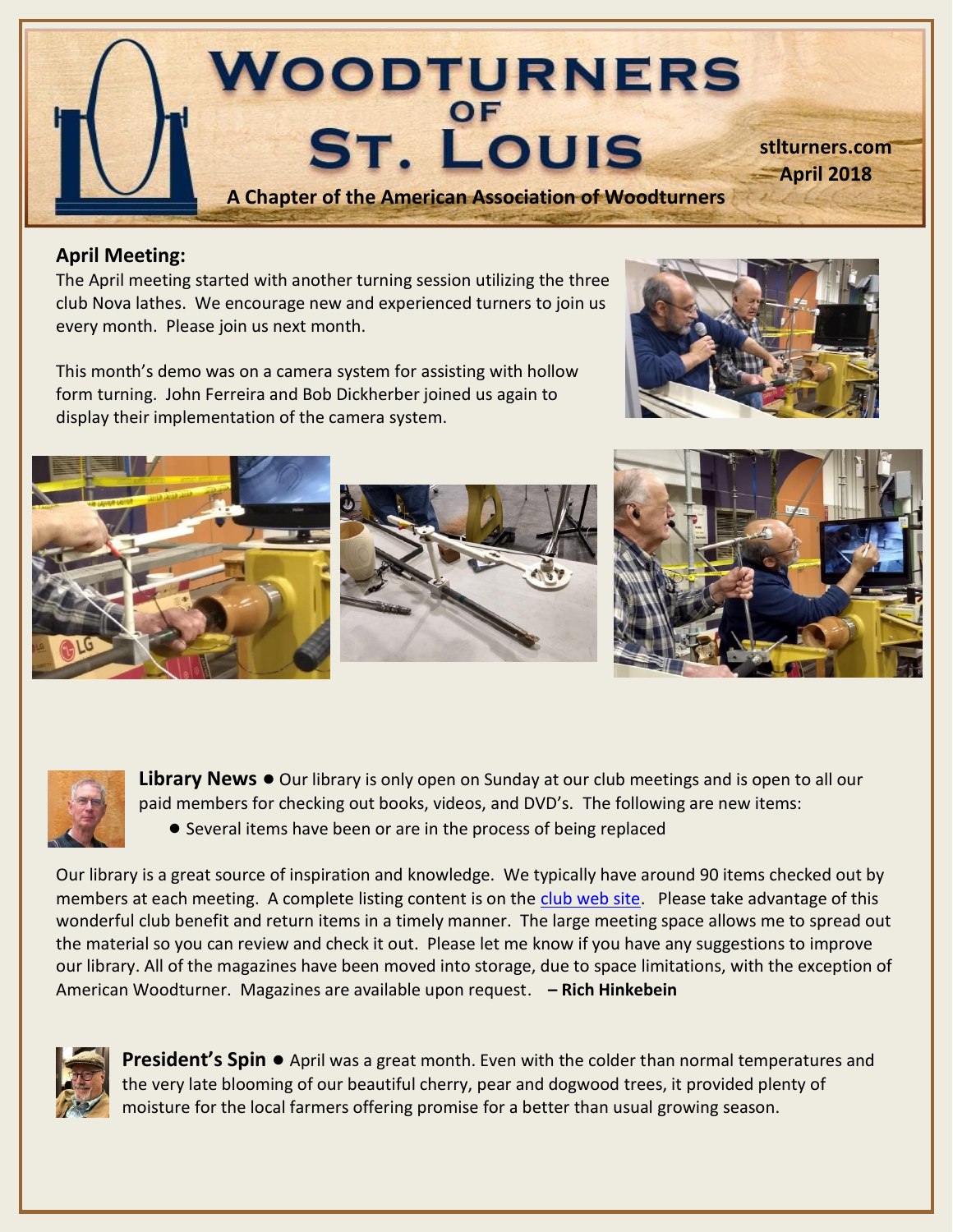Growing big healthy trees is important for the woodturner, as it supplies his never-ending thirst for beautiful wood to turn bowls, vases and other turned treasures. In April, we saw a beautiful demonstration on using a camera set up for hollowing vessels at a not too expensive price. Thanks again to John and Bob for the sphere jig in March and this camera wizardry in the April Demonstration. As I mentioned in an email last Friday, Paul Krautmann will be joining us again at the May meeting, giving us the down and dirty on roughing bowls and wood drying. It is comforting to me to have such generous demonstrators for our monthly meetings, and I'm looking forward to more of our own group members to share with us their specific knowledge and talents in the coming months.

Our premeeting will feature turning bottler openers! I will provide 5 blanks and 5 bottle-opener kits for the first 5 volunteers to man one of the lathes before our meeting. It should provide a nice contrast, working on such a small item before Paul's big bowl roughing demonstration. It will also show our younger friends how much fun it is to quickly produce a beautiful gift for someone. *Some of my blanks will be exotic wood, so a warning to those with allergies*. But only 2 of the 5 will be exotic, probably cocobolo and bocote and those 2 will be kept distant from the other members that might have allergies. So bring your tools on Sunday at 11:30, skews and spindle gouges are recommended. I will bring the drill bit and tapping tool to prime the hole for the opener hardware.

With the May 27<sup>th</sup> meeting, we will make May a better Month than April!

**Vice President's Report** *●* **[Beads of Courage:](http://www.woodturner.org/default.asp?page=2015Charitable)** 

– John Hoeing

## **Club News:**



Let's all remember that the Beads of Courage is a program for kids in need. The beads are \$1.25 ( 13/16" in diameter )and available from Eric at the meetings. Please continue to turn boxes for the program. **– Eric Oman**



**Treasurer ●** It is that time of year we all look forward to, dues season. The dues are the same as in previous years, \$30 for an individual and \$40 for a family. A[n application](http://turnedtreasuresllc.com/wstl2/wp-content/uploads/2018/01/Membership-Application-Form-2017.pdf) is available on the club web site. Renewals do not require an application. Simply pay your dues to Charlie and make sure that the [contact information](http://turnedtreasuresllc.com/wstl2/wp-content/uploads/2017/10/Member-Picture-Roster-102417.pdf) we have on file on the club web site is correct. Club patches are

available from the treasurer for \$5. **– Charles Sapp**

**Attendance/Treasurers Report** *●* There were approximately 40 members/guests attending the April meeting.

**Hidden Image Challenge●** Find this image at another location in the newsletter to qualify for an entry into a drawing for a \$20 Rockler gift card in November. It could be in a photo, article, text,….. Once you locate it, email your name and a description of the location (page/location) to [Charles Sapp.](mailto:cwsapp@charter.net) Entrants must be a current member of the WTSTL and submissions must be

received by June 9<sup>th</sup>. One entry per member per monthly challenge. (Note: you may want to enlarge/zoom on the newsletter to help you find the image. The kowla in the image with Michael and Jackie is NOT the "hidden image". )



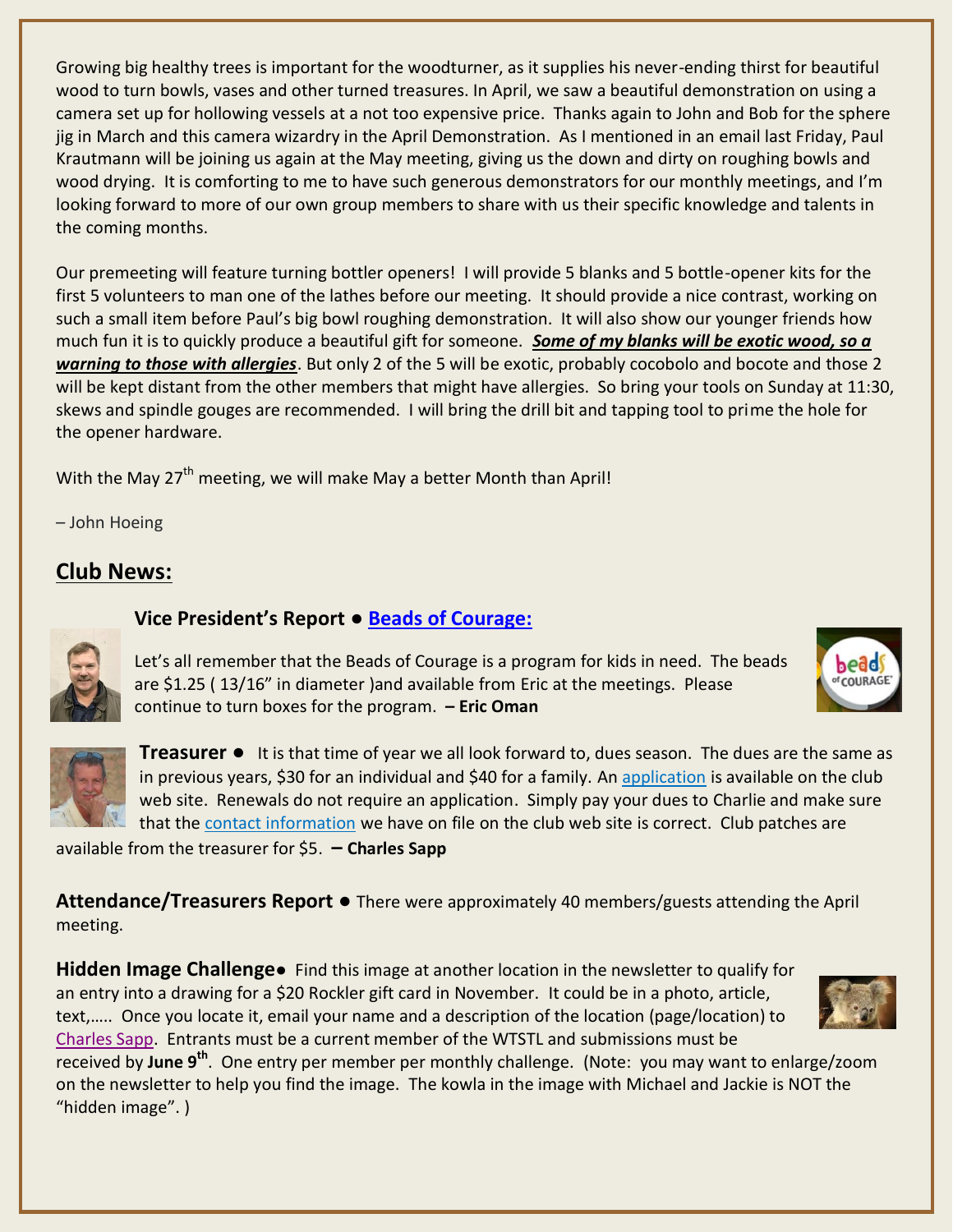**Secretary●** Please make sure you are filling in the card for the Show and Share. It helps me when I am translating notes and pictures from the meeting. I would also like to request every President's Challenge entrant give some additional information about their piece. This helps to ensure the most accurate information in the newsletter. I would again like to offer my service to write-up demonstration outlines or documentation. Please call or email if you have any questions. **– Rob Conaway**

#### **In the News ●**

- Pen Show June 29<sup>th</sup> July 1<sup>st</sup> in Westport
- Segmented Turning October  $12^{\text{th}}$   $14^{\text{th}}$  in St. Louis

AAW Flick of the Week - [Hybrid Hollow Form by Heath Knuckles](https://www.youtube.com/watch?v=CVduROaJ5LE)

[AAW TOTAL EXPERIENCE VIDEOS](http://files.constantcontact.com/c38abb3f001/3809b36c-4452-4202-8a1f-207f3bc165dd.pdf) [Protect Wood from Chuck Jaws](http://files.constantcontact.com/c38abb3f001/8872efb5-5bb0-48e6-aa05-fa45816d0e5a.pdf)

[AAW: 32nd Annual International Symposium -](http://www.woodturner.org/?page=2018Portland) Portland, Oregon

#### [Turn-On! Chicago 2018](http://www.turnonchicago.com/)

Michael Blankenship and Jackie took a trip to Australia for Turnfest March 23-25. Michael was one of the



featured presenters for Turnfest. See the link below for additional information. *(NOTE: The kowla with Michael and Jackie in the picture to the left is NOT the hidden image of a kowla.)*

[Turnfest in Australia -](https://www.facebook.com/330750287095232/videos/643068542530070/) Michael Blankenship

**New Members ●**

None this month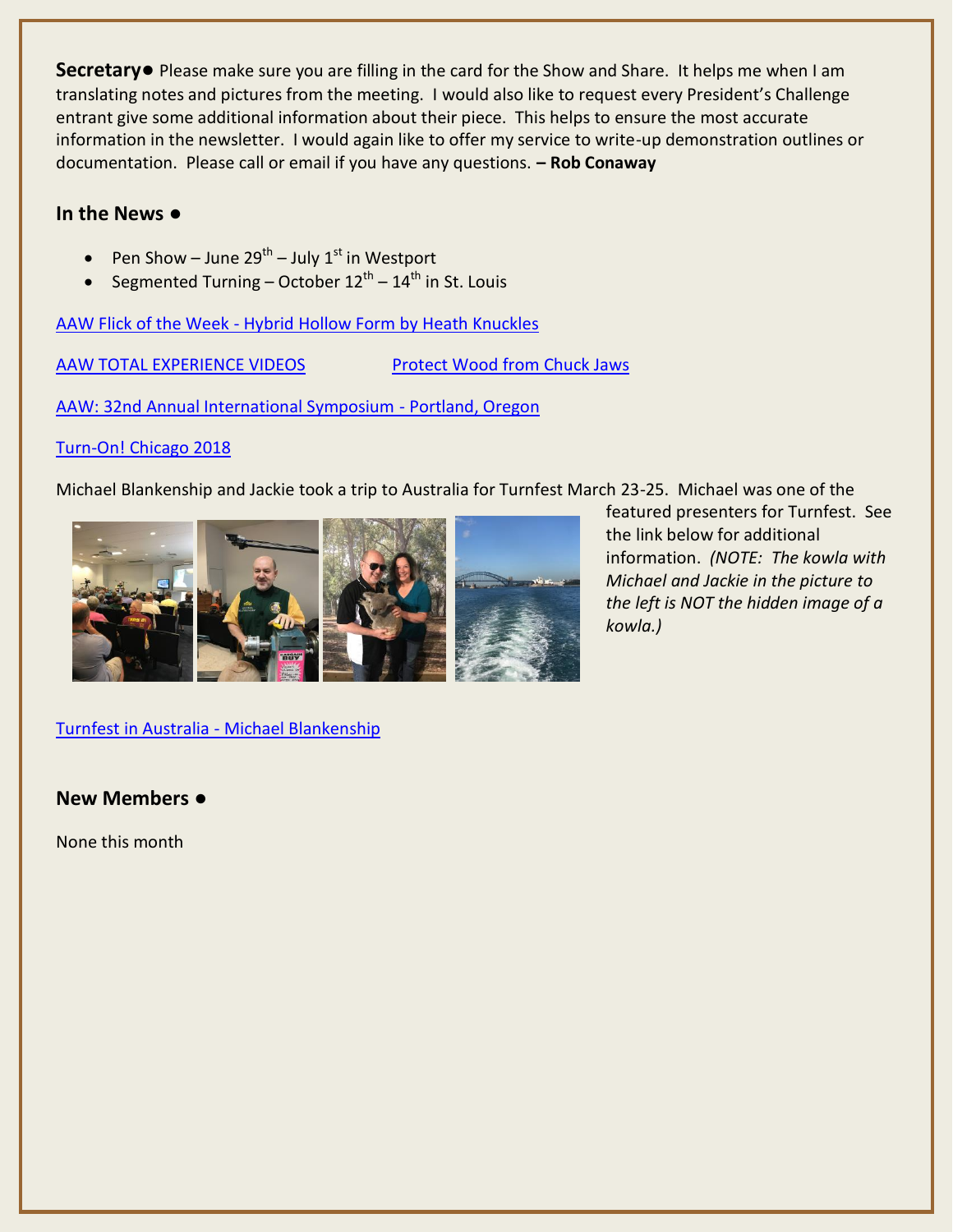## **April President's Challenge** ● **Sphere**

We will be continuing our voting procedure. During the break, review the items on the challenge table. Tear the tickets and write your selection on the back of the one marked "TICKET". Place in the President's Challenge bowl. In addition to the winner selected by the members, an additional door prize ticket will be given to everyone that provides a President's Challenge entry. If you have a President's Challenge Entry, be sure to look for your name on the door prize winners. The PC tickets are a different color and will have the winner's name written on the ticket. You will not need the matching stub.



# **May President's Challenge – Hollow Form**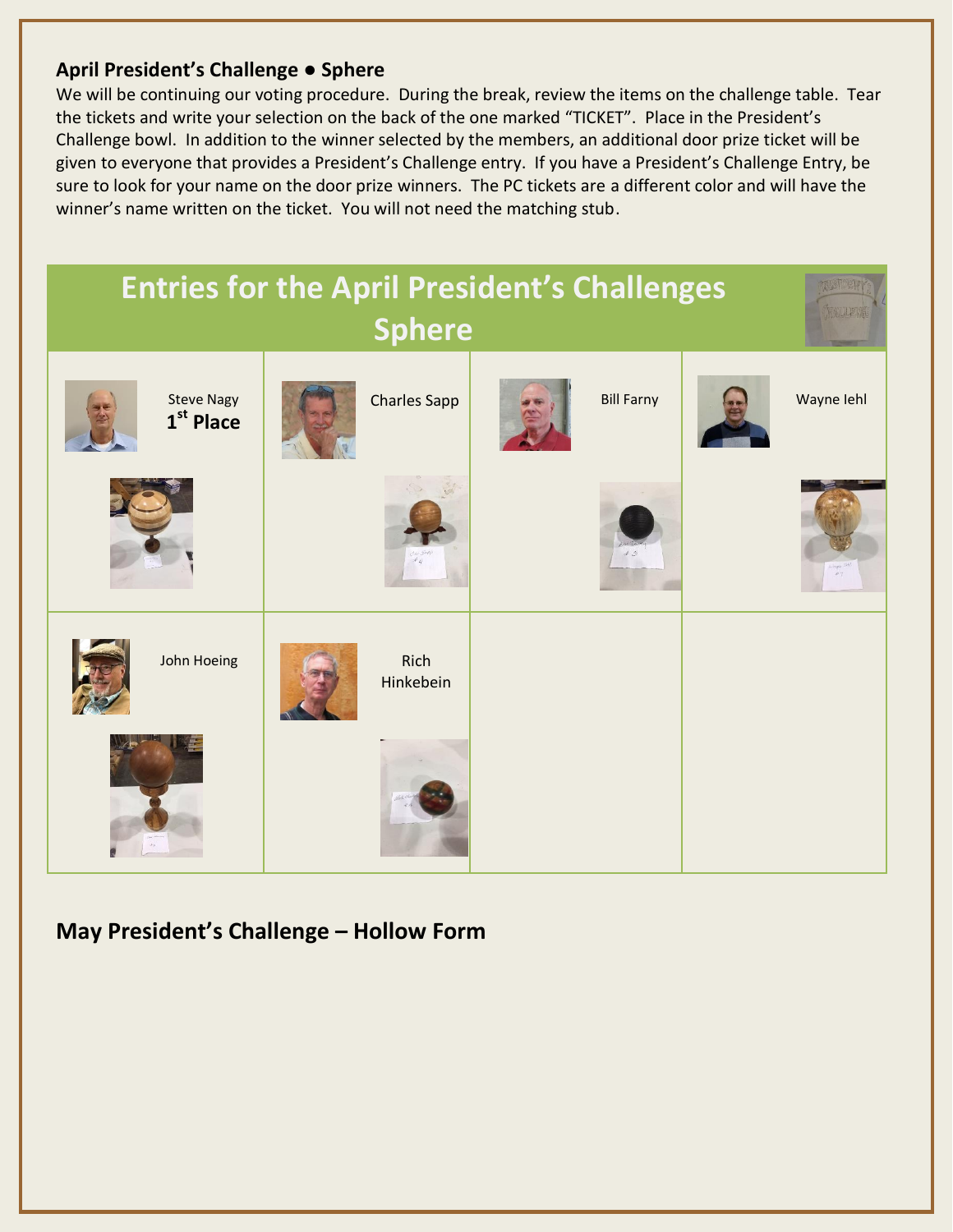| <b>Calendar of Upcoming Events</b> |                                    |                                          |  |  |
|------------------------------------|------------------------------------|------------------------------------------|--|--|
| Date                               | Pre-Meeting $11:30$ am $-12:30$ pm | Meeting $1:00$ pm $-4:00$ pm             |  |  |
| May 27, 2018                       | <b>Open Turning</b>                | Rough turning a bowl with Paul Krautmann |  |  |
| June 24. 2018                      | Open Turning                       | Using a chainsaw to rough a bowl         |  |  |

# **April Show and Share** Don Eskridge – Catalpa 'GO' game piece bowl finished with Steve Nagy – Bradford Pear Zipper Vase finished with poly poly  $\overbrace{\left\vert \begin{array}{c} \text{modtimes} \\ \text{mod} \end{array} \right\vert}^{WORNRRS}$ Bob Goulding – Hybrid Vase of Tea bag paper and Cherry Chris Weiler – Olive wood vasefinished with lacquer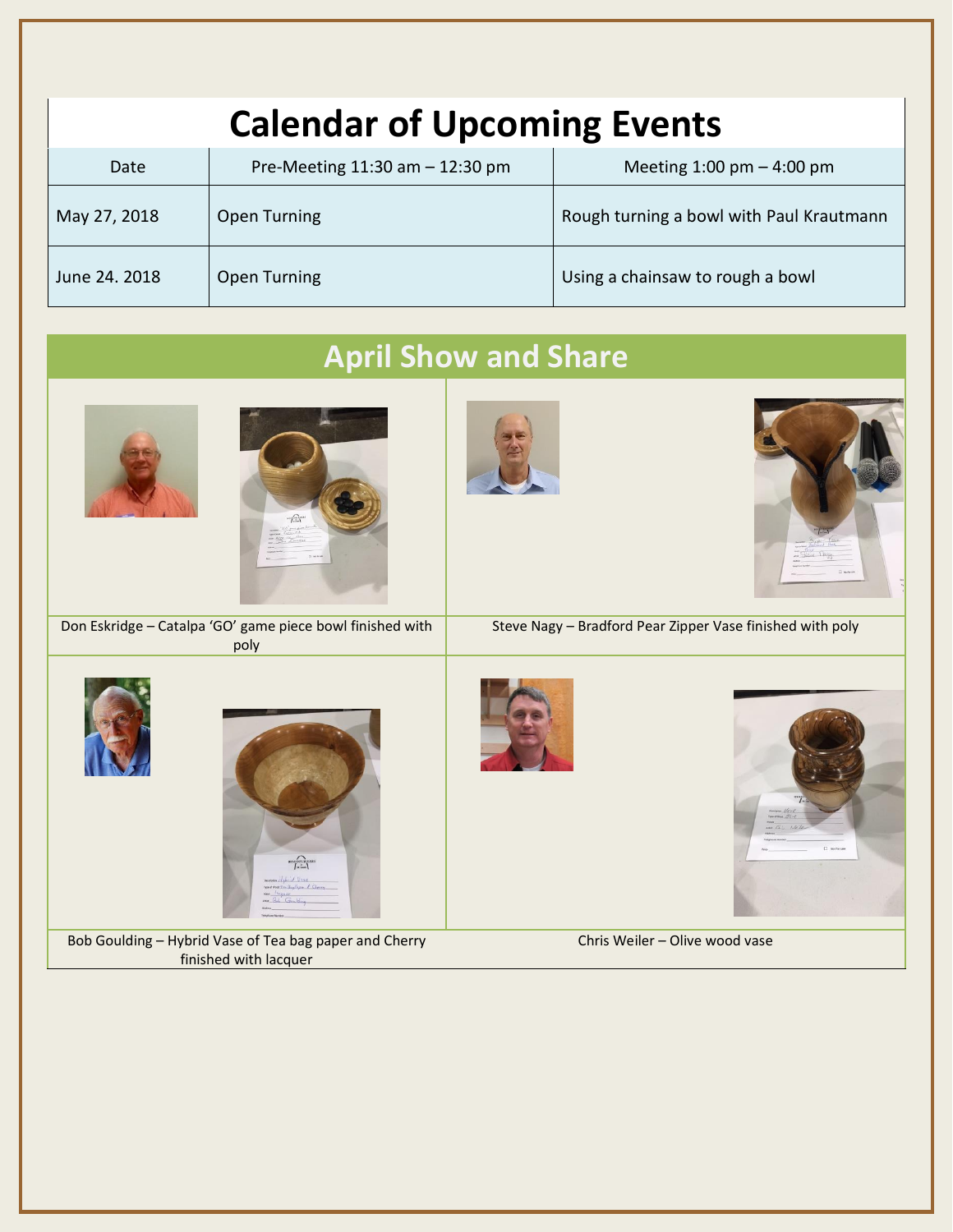